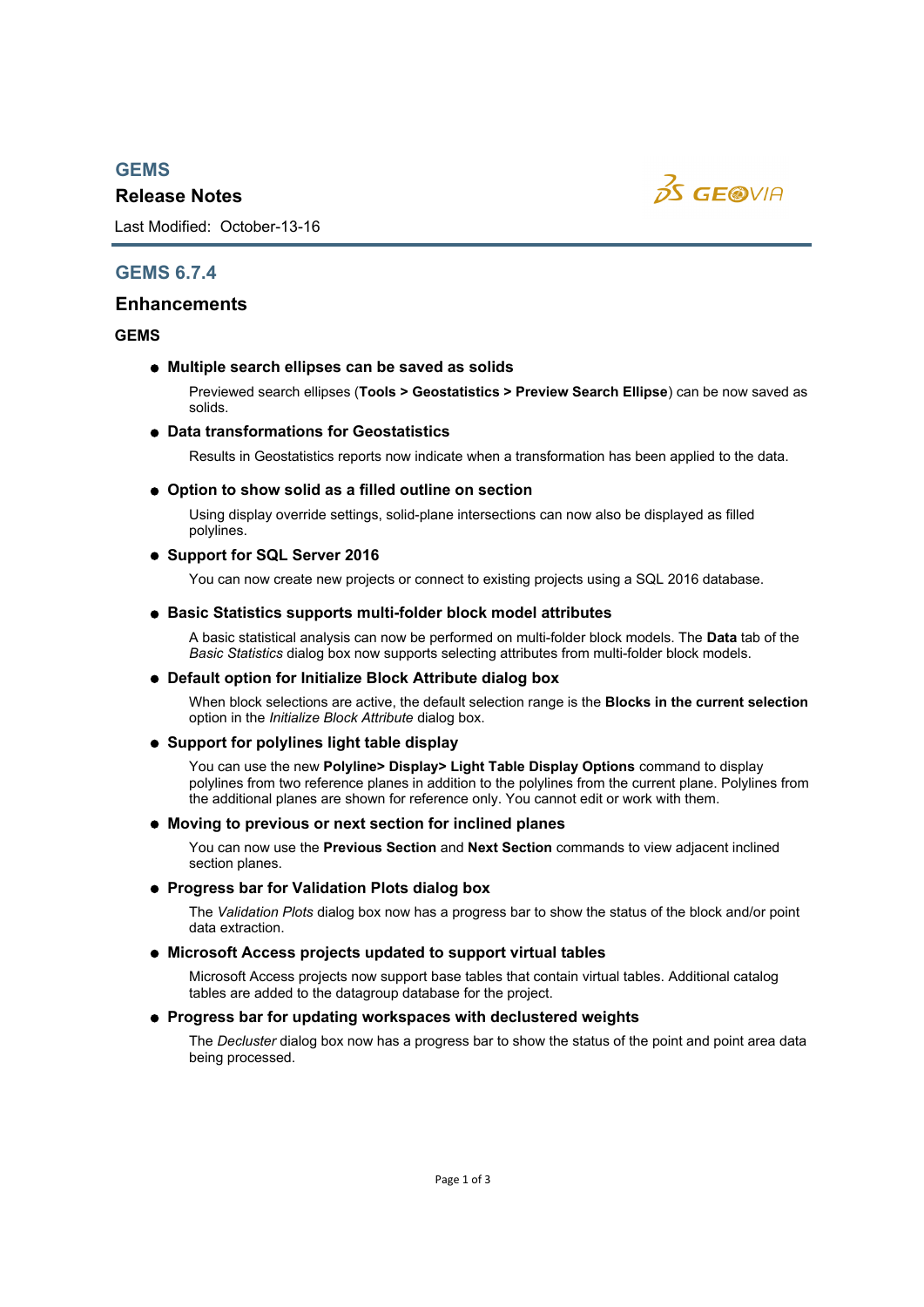# *Issues Fixed*

### *GEMS*

# *Points displayed on polylines using incorrect colour*

When the 'Use the same colour as the line' option is selected for displaying polylines, the displayed points are now the same colour as the line.

#### *Unable to create interpolation profile with data between two points*

You can now specify limiting points when you create a new interpolation profile.

# *Date labels for polygons display incorrect format*

Labels for dates display as set for the project (*File > Properties > Specify Date/Time Preferences* ). Labels for dates for newly digitised polygons display as set in the Structure Editor.

### *Plotting multiple planes for solids*

You can plot multiple planes when plotting solids.

### *Cut Evaluation report incorrectly updated*

The data for previous runs of Cut Evaluation is now correctly flushed and updated in the Cut Evaluation Excel report.

#### *Labels for surface blast design for small display sizes*

GEMS now correctly displays labels for surface blast design for small display sizes. The label size for surface blast design can also be changed in fractional values inline with the surface blast design symbol.

#### *Unable to use Surface Blast option for plotting*

The symbols in surface blast plots now dynamically change when you zoom in or out.

#### *GEMS exits unexpectedly when repairing a solid with multiple holes*

Repairing a solid with multiple holes no longer causes GEMS to exit unexpectedly.

#### *Unavailable option in Line Display Overrides dialog box*

The 'Display labels parallel to the line segment' option, which was previously unavailable, has been removed from the *Line Display Overrides* dialog box (*Polyline > Display > Display Overrides*).

### *Planes with the same name corrupt the data of polygons*

To prevent data from becoming corrupted, planes with duplicate names can no longer be created.

#### *GEMS and PlotMaker cannot load older .ggp files*

GEMS and PlotMaker continue to respond after loading older .ggp files with text elements.

# *Solids incorrectly selected when using the Ctrl key*

When selecting multiple records using the Ctrl key, only the records you click are selected.

# *Block attribute values with eight or more digits are not recognised*

When you select blocks by block attribute, block attribute values with a length of up to 16 digits are now recognised.

# *Unable to zoom and pan when digitising polylines*

You can successfully zoom and pan when you digitise feature or contour lines.

### *Composite intervals where the sample length percentage is less than the minimum are not deleted*

Composite intervals where the sample length percentage is less than the minimum are now deleted.